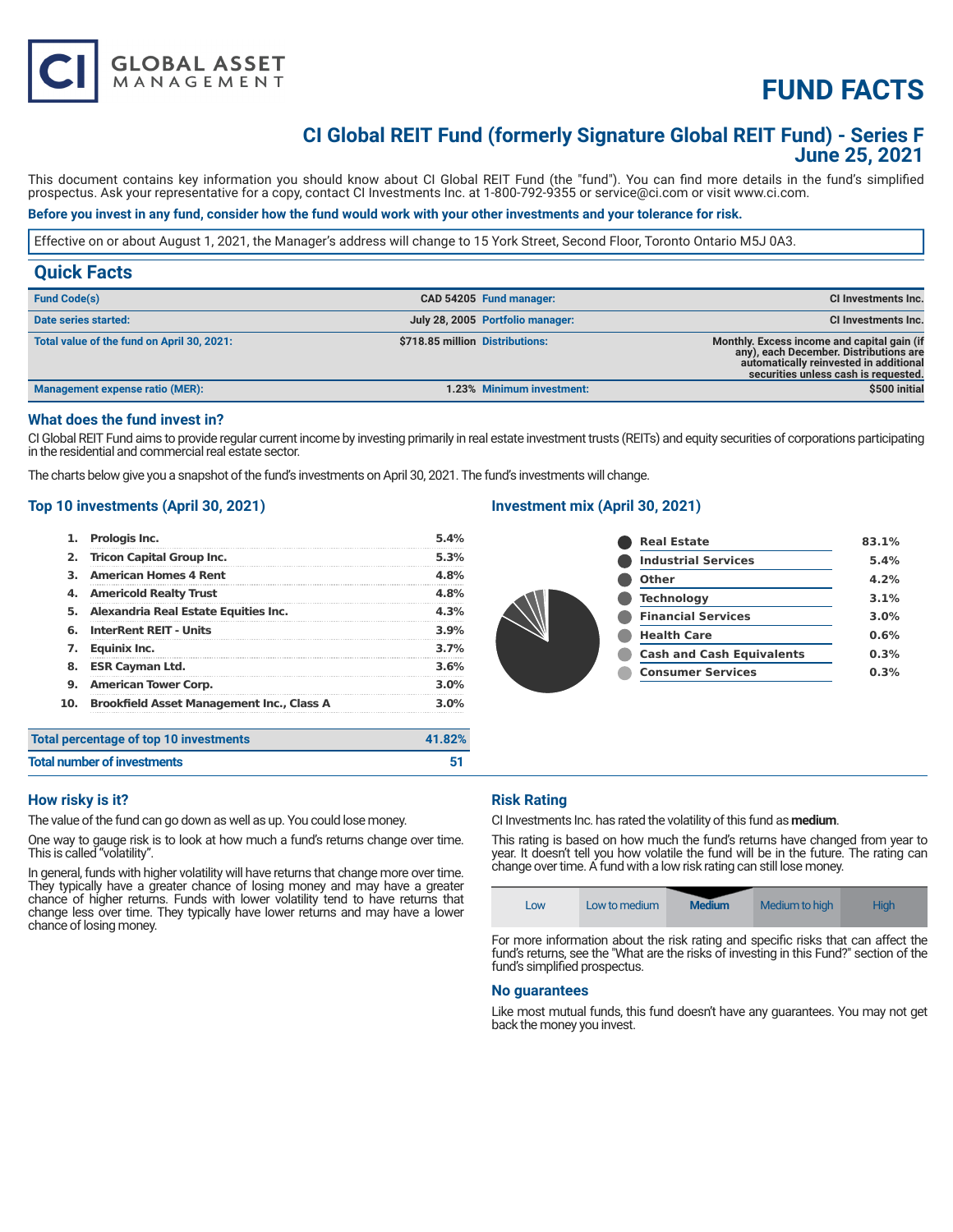# **CI Global REIT Fund (formerly Signature Global REIT Fund) - Series F**

# **How has the fund performed?**

This section tells you how Series F securities of the fund have performed over the past 10 years. Returns are after expenses have been deducted. These expenses reduce the fund's returns.

#### **Year-by-year returns**

This chart shows how Series F securities of the fund performed in each of the past 10 calendar years. This fund series dropped in value in 3 of the last 10 calendar years. The range of returns and change from year to year can help you assess how risky the fund has been in the past. It does not tell you how the fund will perform in the future.



#### **Best and worst 3-month returns**

This table shows the best and worst returns for Series F securities of the fund in a 3-month period over the past 10 years to April 30, 2021. The best and worst 3-month returns could be higher or lower in the future. Consider how much of a loss you could afford to take in a short period of time.

|                     | <b>Return</b> | 3 months ending | If you invested \$1,000 at the beginning of the period |
|---------------------|---------------|-----------------|--------------------------------------------------------|
| <b>Best return</b>  | 12.8%         | March 31, 2019  | Your investment would rise to \$1,128                  |
| <b>Worst return</b> | $-15.0\%$     | March 31, 2020  | Your investment would drop to \$850                    |

#### **Average return**

A person who invested \$1,000 in Series F securities of the fund 10 years ago would have had \$2,147 as of April 30, 2021. This works out to an annual compound return of 7.9%.

# **Who is this fund for?**

# **This fund may be suitable for you if you:**

- are willing to accept a medium degree of risk
- are seeking a regular source of income<br>• are seeking a fund investing in the real e
- are seeking a fund investing in the real estate sector<br>• are planning to hold your investment for the long term
- are planning to hold your investment for the long term

# **A word about tax**

In general, you'll have to pay income tax on any money you make on a fund. How much you pay depends on the tax laws where you live and whether or not you hold the fund in a registered plan such as a Registered Retirement Savings Plan, or a Tax-Free Savings Account. Keep in mind that if you hold your fund in a non-registered account, fund distributions are included in your taxable income, whether you get them in cash or have them reinvested.